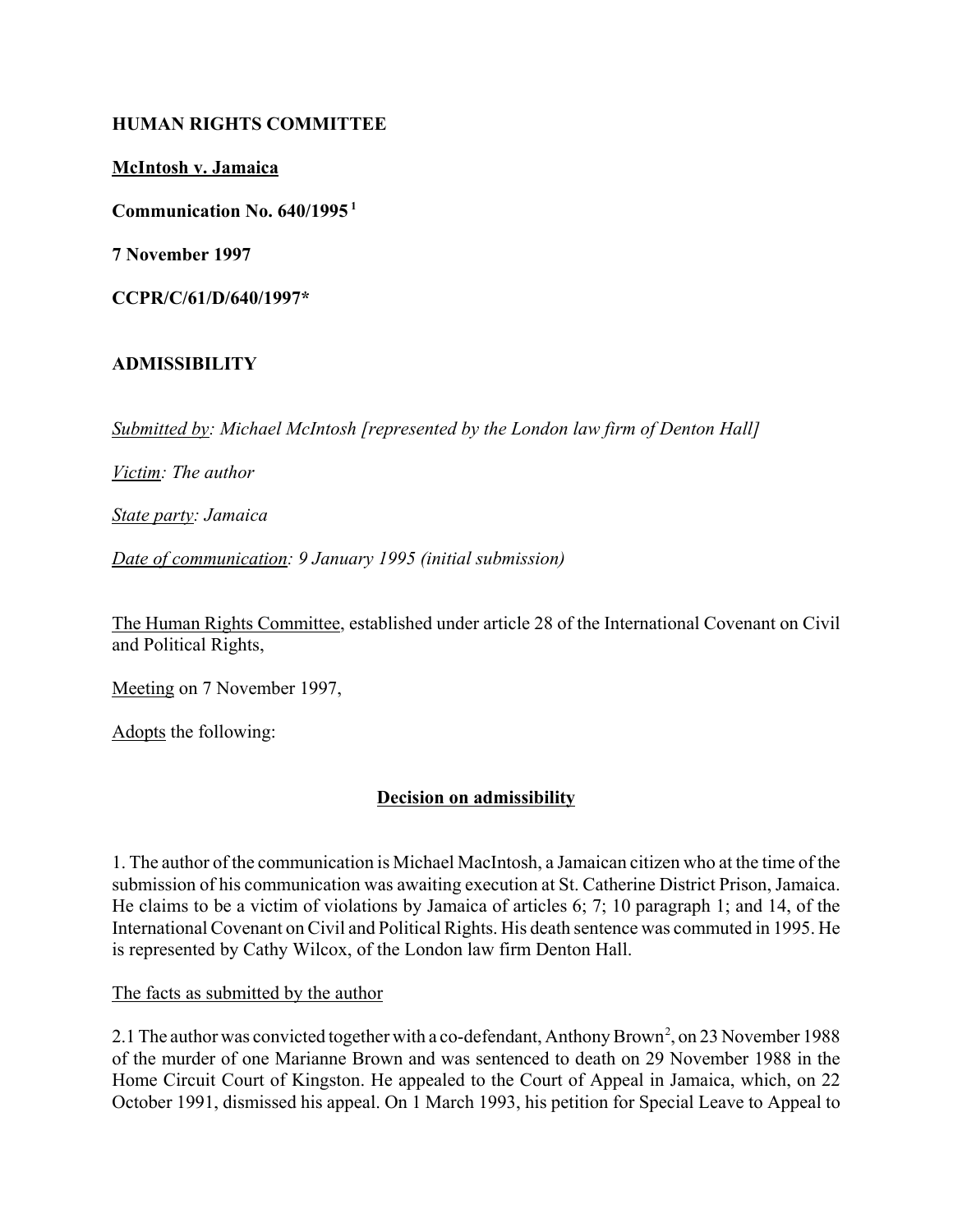the Judicial Committee of the Privy Council was dismissed.

2.2 Counsel contends that constitutional remedies are not available to her client in practice, due to his impecunious situation and the unavailability of legal aid. Reference is made to the Human Rights Committee's jurisprudence<sup>3</sup>, in this respect.

2.3 At the time of submission of the case, an application for review of the capital classification of the author's offence was pending. Counsel argues that this does not constitute an available and effective domestic remedy for the violations claimed in the present communication because even if successful, it will likely only result in the sentence being commuted to life imprisonment. Following a classification hearing in early 1995, the author's death sentence was commuted to life imprisonment. The panel determined that he should serve a period of 18 years before becoming eligible for parole.

2.4 At the trial, the case for the prosecution was that, on 29 January 1987, Michael MacIntosh and Anthony Brown caused the death of Marianne Brown in the course of a robbery of a home, where they allegedly tied and locked Juliette Fields in a closet, tied and gagged Edna Copeland, and gagged the deceased. The prosecution's case was based on the testimony of Juliette Fields and on circumstantial evidence.

2.5 The sole eyewitness called at the trial testified that at the time of the robbery, the three women had been in different parts of the house, the witness staying on the top floor. She stated that she saw two men whom she had never seen before, climbing the stairs. The first man, whom she later identified as Anthony Brown, threatened her, tied her up, locked her in a closet, and took some personal effects from her. She also claimed to have briefly seen the second man, armed with a knife, at the beginning of the robbery, from a distance of 3 yards. After 5-10 minutes, she was able to look out of the closet and saw her aunt-in-law, Edna Copeland, lying on the ground, gagged and tied up. After she managed to obtain help from a neighbour, she saw the same two men enter the yard from a distance of 5-6 yards. A. Brown allegedly made further threats. The two men then took bicycles from the building and left. The witness further testified that after summoning police from a neighbour's house, she returned to her house to discover that others had found her 83-year old aunt, Marianne Brown, dead.

2.6 The witness asserted that the incident on the third floor lasted about 20 minutes, although she apparently told the Examining Magistrate during the preliminary enquiry that it lasted 3 minutes. She also stated that she had seen the face of the second man twice, at the beginning to the robbery and when they returned to the yard, for about 5-10 minutes, although she admitted she had not watched the time.

2.7 The only evidence of the cause of death of the deceased came from Detective Sergeant Cassells, who found the deceased lying on her back with a cloth tied around her neck and a cloth stuffed in her mouth; there were scratches on her neck. He attended an autopsy performed by Dr. Clifford, but no evidence from this examination was presented in court.

2.8 The witness attended 3 identification parades. At the first, she did not identify anyone. At the second, dated 19 February 1987, she identified the author as the second man. She identified Anthony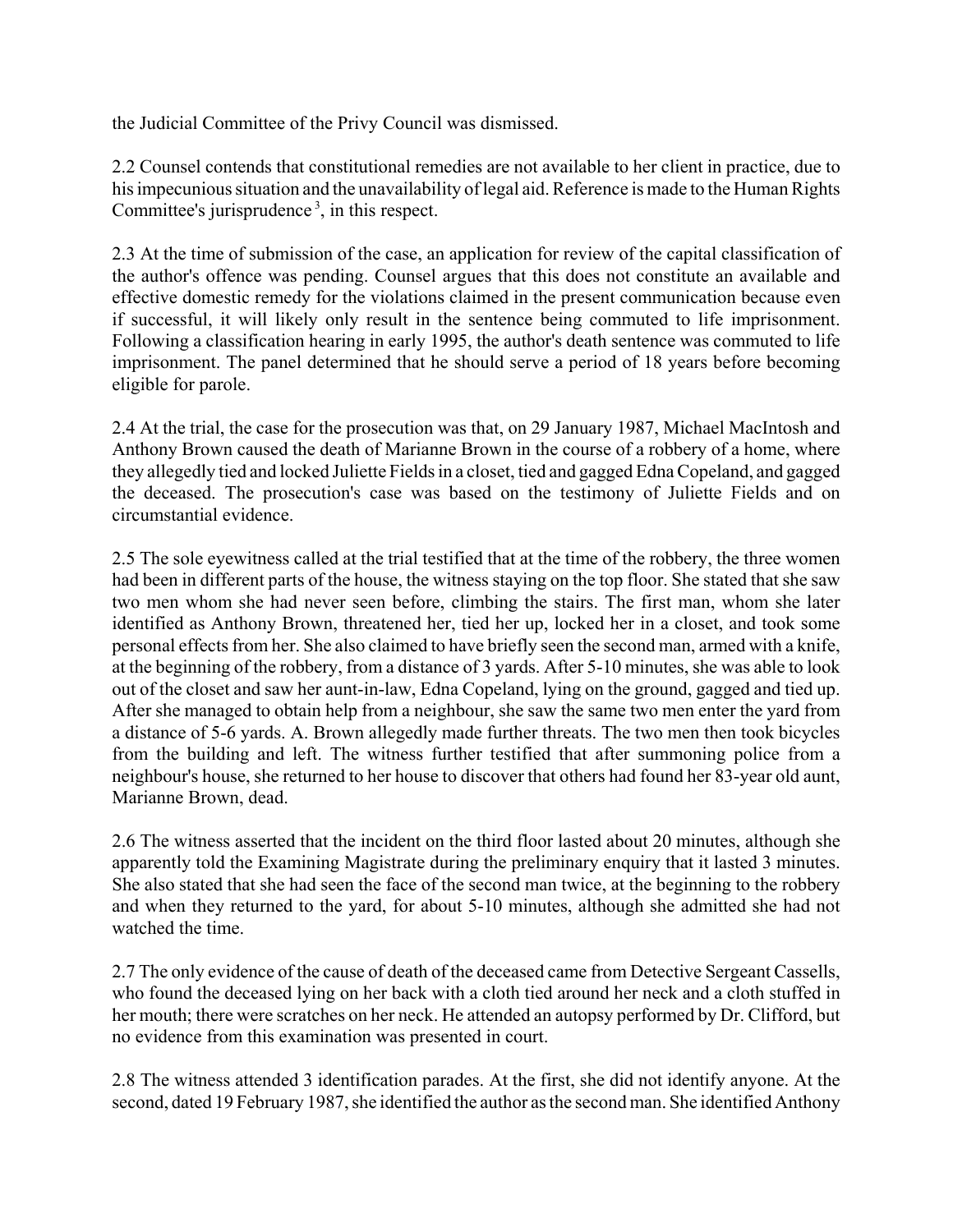Brown as the first man at the third parade, which took place on 23 March 1987.

2.9 Counsel for the accused claims that the witness only had a limited recollection of the perpetrators' physical appearance, and did not give any details. Counsel further notes that the investigating officer spoke with the witness before the identification parades were held.

2.10 At the identification parade, the author was not represented by an attorney. The officer who conducted the identification parade testified at trial that the author told him that he did not want an attorney to be present, nor did he want anyone else representing him. A Justice of the Peace was present during the parade.

2.11 In an unsworn statement from the dock, the author asserted that he had asked the police officer to obtain a lawyer for him and that he had inquired about the "Legal Aid Clinic". He was told that there was no lawyer to represent him because the telephone was not working. He also claimed that he was physically abused by the police when he complained about the differences in the physical appearance of the men in the parade.

2.12 The author denied any knowledge of the incident and of his co-defendant throughout the trial. A. Brown allegedly made a statement implicating a certain "Mickey" in the robbery.

### The complaint

3.1 Counsel alleges a violation of article 14 of the Covenant, because the trial judge failed to deal properly with the issue of identification in the author's case. It is further asserted that the judge failed to conduct his summing-up in an impartial manner. Counsel argues that the judge did not give sufficient attention to the issue of identification because he gave direction on identification only when reminded by counsel to do so. In addition, he may not have had in mind the different considerations that may have applied in the case of the author and in that of his co-defendant such as the difference in the length of time during which the prosecution witness was able to observe the two men. It is further submitted that the judge failed to warn the jury adequately of the danger of relying on the uncorroborated testimony of only one witness.

3.2 In addition, it is argued that the identification parade itself was conducted without adherence to the statutory rules then in force, requiring the presence of an attorney. Although the judge told the jury to disregard the parade if they thought that it was unfair, he failed to explain the importance of the procedural safeguard of having independent representatives present during the parade. He also did not remind the jury of the potential significance of the failure to identify either defendant by the other intended witnesses.

3.3 Counsel argues that, although the judge left the option of manslaughter open to the jury, he misdirected the jury on the possibility of other causes of death, and did not leave to them the question whether death could have resulted from natural causes. He also removed from the jury the issue of whether the robbers' intent could have been other than to cause grievous bodily harm such as to keep the deceased quiet. In this connection, counsel notes that the judge drew no attention to the prosecution's unexplained failure to adduce evidence from the post-mortem examination.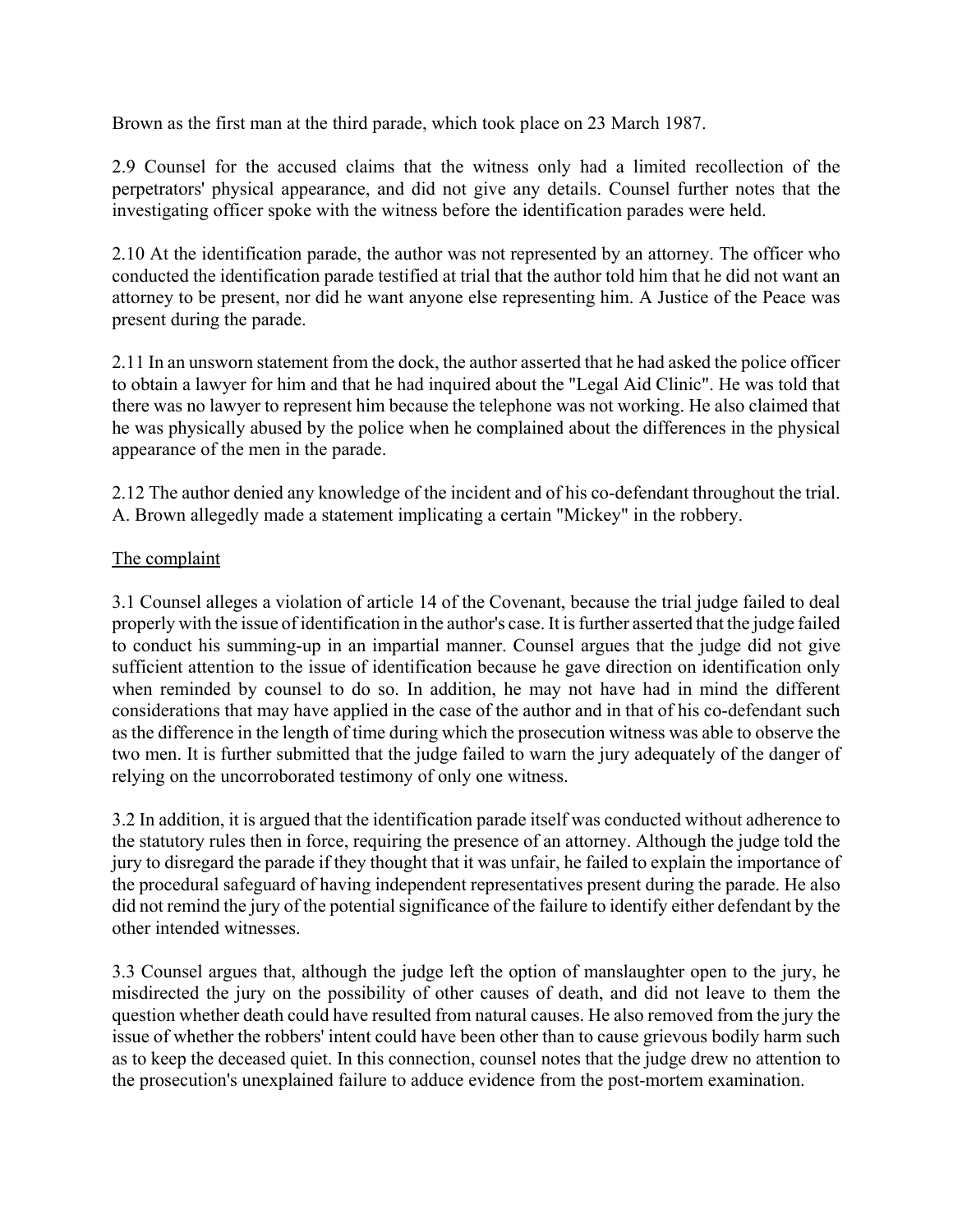3.4 It is claimed that the judge wrongly invited the jury to speculate about the two defendants' choice not to subject themselves to cross-examination, in a way favourable to the prosecution, and to speculate about the absence of fingerprinting evidence.

3.5 A no-case submission by counsel was rejected by the judge in the presence of the jury. It is contended that, in light of the irregularities and shortcomings of the evidence, the trial judge should have allowed the submission and withdrawn the author's case from the jury (sic).

3.6 In addition, counsel submits that the Court of Appeal of Jamaica erred in holding that the judge correctly directed the jury with regard to the issues of identification and the identification parades, further violating article 14.

3.7 Counsel further argues that the "agony of suspense" resulting from having been on death row for over six years amounts to cruel, inhuman and degrading treatment, in violation of articles 7 and 10, paragraph 1. Reference is made to the Pratt and Morgan<sup>4</sup> judgment of the Judicial Committee of the Privy Council. In addition, it is submitted that the overcrowded and unhealthy conditions at St. Catherine's District Prison amount to a breach of articles 7 and 10 paragraph 1. Reference is made to reports by America Watch and Amnesty International documenting, among other things the lack of mattresses, sanitation and medical care.

# State party's observations and counsel's comments thereon

4.1 By submission of 17 October 1995, the State party submits comments on the admissibility of the communication and argues that the author has failed to substantiate his claims, since there has been no violation of any of the author's rights under the Covenant.

4.2 The State party refers to the Committee own jurisprudence in respect of the evaluation of facts and evidence, in so far as claims under article 14 are concerned. In respect of the allegations under article 7 and 10, paragraph 1, the State party submits that the fact that the author has spent six years on death row does not constitute a violation of the Covenant.

5.1 By submission of 22 December 1995, counsel reiterates her claims, and states that the commutation of the author's death sentence in no way alters the fact that a death penalty was imposed after a trial which was flawed, in breach of article 6, paragraph 2, of the Covenant.

# Issues and proceedings before the Committee

6.1 Before considering any claim contained in a communication, the Human Rights Committee must, in accordance with rule 87 of its procedure, decide whether or not it is admissible under the Optional Protocol to the Covenant.

6.2 With regard to the author's claim that his detention on death row amounts to a violation of articles 7 and 10 of the Covenant, the Committee refers to its prior jurisprudence that detention on death row does not per se constitute cruel, inhuman or degrading treatment in violation of article 7 the Covenant, in the absence of some further compelling circumstances.<sup>5</sup>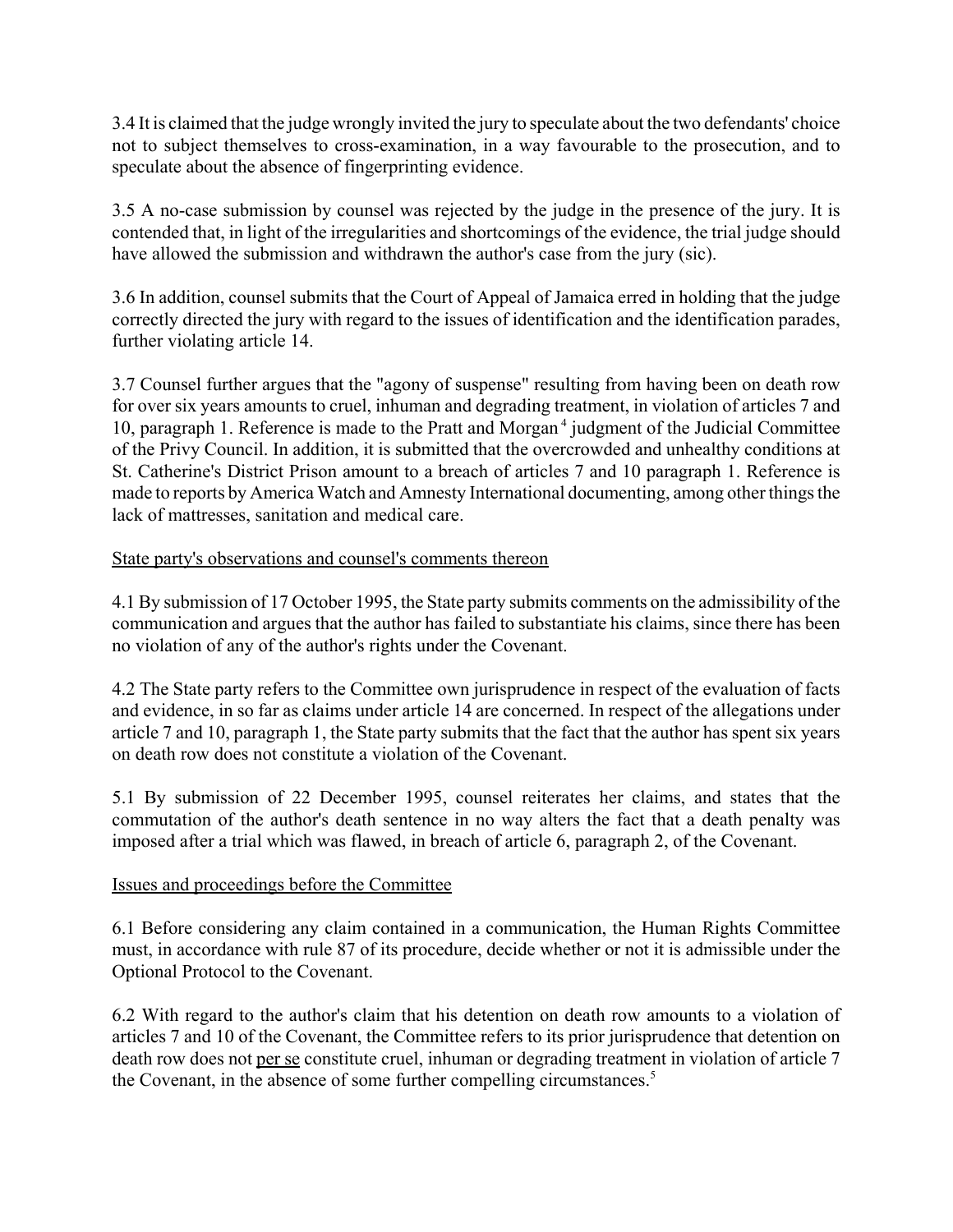The Committee observes that neither the author nor his counsel have shown in what particular ways he was treated in ways that constitute "further compelling circumstances" that would be contrary to articles 7 and 10 of the Covenant. This part of the communication is therefore inadmissible under article 2 of the Optional Protocol, on the basis of the lack of substantiation.

6.3 The Committee notes that the author's claims under article 14 relate primarily to the conduct of the trial by the judge and his summing-up to the jury. It recalls that it is generally for the courts of States parties to the Covenant to review the facts and evidence in a particular case. Similarly, it is for the appellate courts of States parties and not for the Committee to review the judge's instructions to the jury or the conduct of the trial, unless it is clear that the judge's instructions to the jury were arbitrary or amounted to a denial of justice, or that the judge manifestly violated his obligation of impartiality. The author's allegations and the trial transcript made available to the Committee do not reveal that the conduct of Mr. MacIntosh's trial suffered from such defects. In particular, it is not apparent that the judge should have asked the jury to retire while the author's counsel made a no case submission, nor that his instructions on the conduct of the identification parade were incorrect or in violation of his obligation of impartiality. Accordingly, this part of the communication is inadmissible as incompatible with the provisions of the Covenant, under article 2 of the Optional Protocol.

7. The Human Rights Committee therefore decides:

(a) that the communication is inadmissible under article 2 of the Optional Protocol;

(b) that this decision shall be communicated to the State party, to the author of the communication and his counsel.

[Adopted in English, French and Spanish, the English text being the original version. Subsequently to be issued also in Arabic, Chinese and Russian as part of the Committee's annual report to the General Assembly.]

 $\frac{1}{2}$ 

2/ Anthony Brown, because he was under 18 at the time of the crime, was not sentenced to death.

3/ Communication No. 445/1991 (Lynden Champagnie, Delroy Palmer and Oswald Chisholm v. Jamaica), Views adopted on 18 July 1994.

4/ Earl Pratt and Ivan Morgan v. Attorney-General of Jamaica; PC Appeal No. 10 of 1993,

<sup>\*/</sup> Made public by decision of the Human Rights Committee.

<sup>1/</sup> The following members of the Committee participated in the examination of the present communication: Mr. Nisuke Ando, Mr. Prafullachandra N. Bhagwati, Mr. Thomas Buergenthal, Ms. Christine Chanet, Lord Colville, Mr. Omran El Shafei, Ms. Elizabeth Evatt, Mr. David Kretzmer, Mr. Rajsoomer Lallah, Ms. Cecilia Medina Quiroga, Mr. Fausto Pocar, Mr. Julio Prado Vallejo, Mr. Martin Scheinin and Mr. Danilo Tüürk.